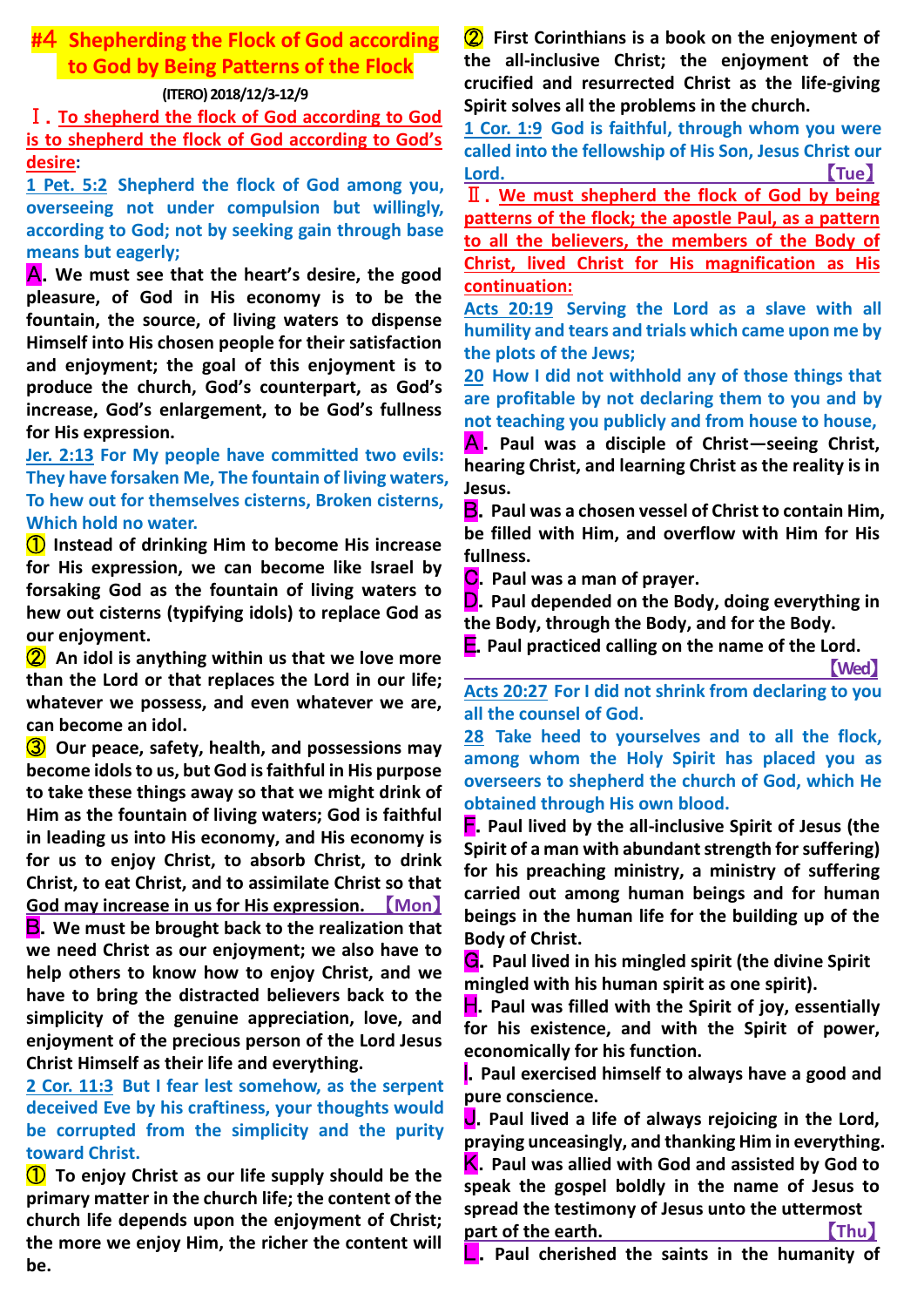**Jesus and nourished them in the divinity of Christ with all the truths of God's eternal economy,**

**displaying in his living the word of the Lord Jesus that it is more blessed to give than to receive.**

**Acts 20:31 Therefore watch, remembering that for three years, night and day, I did not cease admonishing each one with tears.**

M.**Paul was a pattern to the elders in Ephesus, a pattern of what the elders should be to the church:** ① **He served the Lord as a slave with all humility and tears and trials.**

② **He shepherded the saints by teaching them publicly and from house to house, declaring to them all the counsel of God, all of God's eternal economy.** ③ **He was burdened for the elders to see the precious love of God for the church and the preciousness, the exceeding worth, of the church in the eyes of God so that they would treasure the church as God did; he admonished the elders to "Take heed to yourselves and to all the flock, among whom the Holy Spirit has placed you as overseers to shepherd the church of God, which He obtained through His own blood"—v. 28.**

④ **He warned the elders concerning the destroyers of the divine building—those who are wolves, not sparing the flock, and those who speak perverted things to draw away the disciples after them.**

⑤ **He contacted each one of the saints, telling the elders to remember that "for three years, night and day, I did not cease admonishing each one with tears"—v. 31.**

⑥ **Because Paul saw that the unique goal of God's calling is the building up of the Body of Christ and that Christ builds up the Body by the Body, he was a pattern to the elders in Ephesus of functioning to perfect all the saints "unto the work of the ministry, unto the building up of the Body of Christ—v. 12" so that all the saints would grow in life and would function in life according to their measure of life to be a supply of life to cause "the growth of the Body unto the building up of itself in love—v. 16".**

**Eph. 4:16 Out from whom all the Body, being joined together and being knit together through every joint of the rich supply and through the operation in the measure of each one part, causes the growth of the Body unto the building up of itself in love.** 【**Fri**】

N . **Paul's fourth ministry journey shows in a particular way his life of living Christ, magnifying Christ, doing all things in Christ, and pursuing Christ in order to be found in Christ:**

**Phil. 1:19**…**for me this will turn out to salvation through your petition and the bountiful supply of the Spirit of Jesus Christ,**

**20 According to my earnest expectation and hope that in nothing I will be put to shame, but with all** 

**boldness, as always, even now Christ will be magnified in my body, whether through life or through death.**

① **All during the apostle's long and unfortunate imprisonment-voyage, the Lord kept the apostle in His ascendancy and enabled him to live a life far beyond the realm of anxiety; this life was fully dignified, with the highest standard of human virtues expressing the most excellent divine attributes.**

② **This was Jesus living again on the earth in His divinely enriched humanity! This was the wonderful, excellent, and mysterious God-man, who lived in the Gospels, continuing to live in the Acts through one of His many members! This was a living witness of the incarnated, crucified, resurrected, and Godexalted Christ!**

③ **In Paul's living and ministry he expressed the very true God, who in Jesus Christ had gone through the processes of incarnation, human living, crucifixion, and resurrection, and who, as the allinclusive Spirit, was then living in him and through him.**

④ **On the sea in the storm, the Lord had made the apostle not only the owner of his fellow voyagers but also their life-guarantor and comforter; now, on the land in peace, the Lord made him furthermore not only a magical attraction in the eyes of the superstitious people but also a healer and a joy to them.**

⑤ **The warm welcome that Paul received from the brothers in Rome and the loving care of those in Puteoli show the beautiful Body life that existed in the early days among the churches and apostles:**

a.**Apparently, the apostle, as a prisoner in bonds, had entered the region of the dark capital of the Satan-usurped empire; actually, as the ambassador of Christ with His authority, he had come into another part of the participation in the Body life of Christ's church in the kingdom of God on earth.**

b . **While he was suffering the persecution of religion in the empire of Satan (the satanic chaos in the old creation), he was enjoying the church life in the kingdom of God (the divine economy for the new creation); this was a comfort and an encouragement to him.**

O.**The ultimate issue of the church will be the New Jerusalem in eternity future as God's full and eternal expression; this should be the reality and goal of all our gospel preaching today as we follow the pattern of the apostle Paul—"proclaiming the kingdom of God and teaching the things concerning the Lord Jesus Christ with all boldness, unhindered"—Acts 28:31.** 【**Sat**】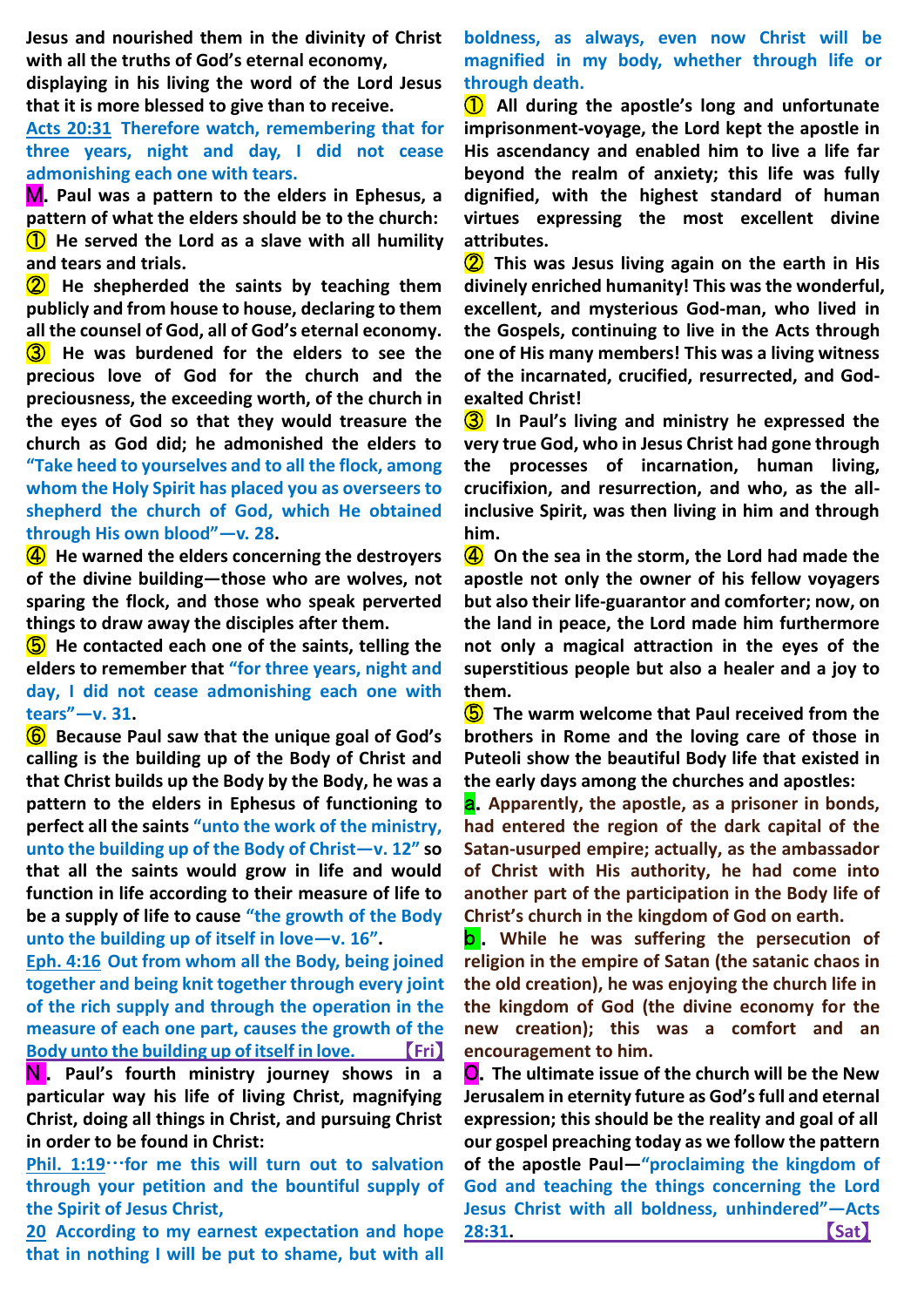## Experience $(1)$ : Entrust ourselves to the hand of the faithful God

When we believed in the Lord Jesus, we might have expected to have peace and blessing. But instead we might have had many troubles and might have lost our security, our health, or our possessions. When some Christians experience such things, they may question God's faithfulness and ask why He did not prevent hardships from happening to them.

We need to realize that in allowing us to have troubles, God is faithful in His purpose to turn us from idols and bring us back to Himself. Our peace, safety, health, and possessions may become idols to us, and God is faithful to take these things away so that we may drink of Him as the fountain of living waters. If our house or our possessions become idols to us, we drink of them and not of God. God's faithfulness is a matter of dealing with these idols and causing us to drink of Him. God is faithful in leading us into His economy.

#### For the New Ones

A brother's testimony: Two years after I started working for one company, I came to Kobe by being head-hunted by one small company in Kobe in a mysterious way. By the Lord's leading, I was clear that I came to Kobe for raising the church. So I assumed that things of the work would go smoothly. But when I started working in the company, I met all kinds of difficulties. For example, because I was head-hunted, I was given to live in the apartment in Port Island that the president owned. But because of this, I had intense attacks from the senior workers due to their jealousy. And also because I was treated as an executive even though I was still young, this also provoked their jealousy and eventually I was relegated. I could not understand why this kind of environment could come upon me because I was led to Kobe by the Lord. To escape from this kind of uncomfortable environment, I thought about changing the job, but I felt that Lord was not leading me to do so. Thus I remained in that company reluctantly. The uncomfortable environment got worse and worse, causing me to cry out "Lord, why such environment should come upon me?" But I could not gain any answer that I expected from the Lord.

Later I came to understand that in this relegated situation, I was actually learning a lot of things and experienced a lot which would be so useful in the future situation in the next companies I worked. For example, I worked in the manufacturing site of the crude drugs and was all covered by the powder. But in the midst of this work, I was taught the secret to solve the problems of making tablets of the crude drugs (the process of making tablets). And that experience helped me by offering the solution quickly when I moved to the big company later to solve the problem of making tablets from crude drugs that nobody could have solved. At that time, I was suffering, not understanding the Lord's

discipline for my benefit. But I can testify that the environment that Lord had arranged for me in His hand was not too short nor too much. His discipline was just perfect and right. This experience became a lesson to me to entrust myself into the Lord's hand in any environment. Hallelujah! Praise the Lord. Please read the following verses:

Heb. 12:5 And you have completely forgotten the exhortation which reasons with you as with sons, "My son, do not regard lightly the discipline of the Lord, nor faint when reproved by Him; 6 For whom the Lord loves He disciplines, and He scourges every son whom He receives."<sup>7</sup> It is for discipline that you endure; God deals with you as with sons. For what son is there whom the father does not discipline? 10 For they disciplined for a few days as it seemed good to them; but He, for what is profitable that we might partake of His holiness. 11 Now no discipline at the present time seems to be a matter of joy, but of grief; but afterward it yields the peaceable fruit of righteousness to those who have been exercised by it.

### ⅠCor. 7:24 Each one, brothers, in what status he was called, in this let him remain with God.

FN「Remain with God」:After being called, the believers do not need to change their outward status, but they do need to have a change in their inward condition, that is, from being without God to being with God, in order to be one with God and have God with them in their status, whatever it may be.

Prayer:"Oh Lord Jesus, I do not realize my real need but you know it. I entrust myself into the discipline of Father God. I turn to the Lord inwardly first, and open to the Lord and fellowship. Then I open myself to the brothers and sisters. Let me see God's economy in my suffering. Amen."

### Experience $(2)$ : Making God's economy as the goal in your life

Not only did Paul teach, care for their interests, and care for the things that were profitable to them, but he declared also God's counsel, God's plan, and God's economy. No doubt, Paul taught the Ephesians a great deal concerning God's New Testament economy.

Similarly, all the elders must learn what God's New Testament economy is and point this out to the saints. By knowing God's eternal economy, most of the saints would then be solidly grounded and deeply rooted. Most Christians today receive only shallow teachings, instructing them to be good, humble, loving, and kind....The things of God's New Testament economy, God's eternal plan, and God's plan for the church are absolutely lacking among them. Hence, what is needed among us is the proper biblical, divine revelation concerning God's eternal economy.

The elders must learn all the things of God's economy and dive into them....They will be able to comfort the disappointed saints by telling them God's economy. To hear God's economy and receive such a high calling will become a strong comfort and encouragement to the